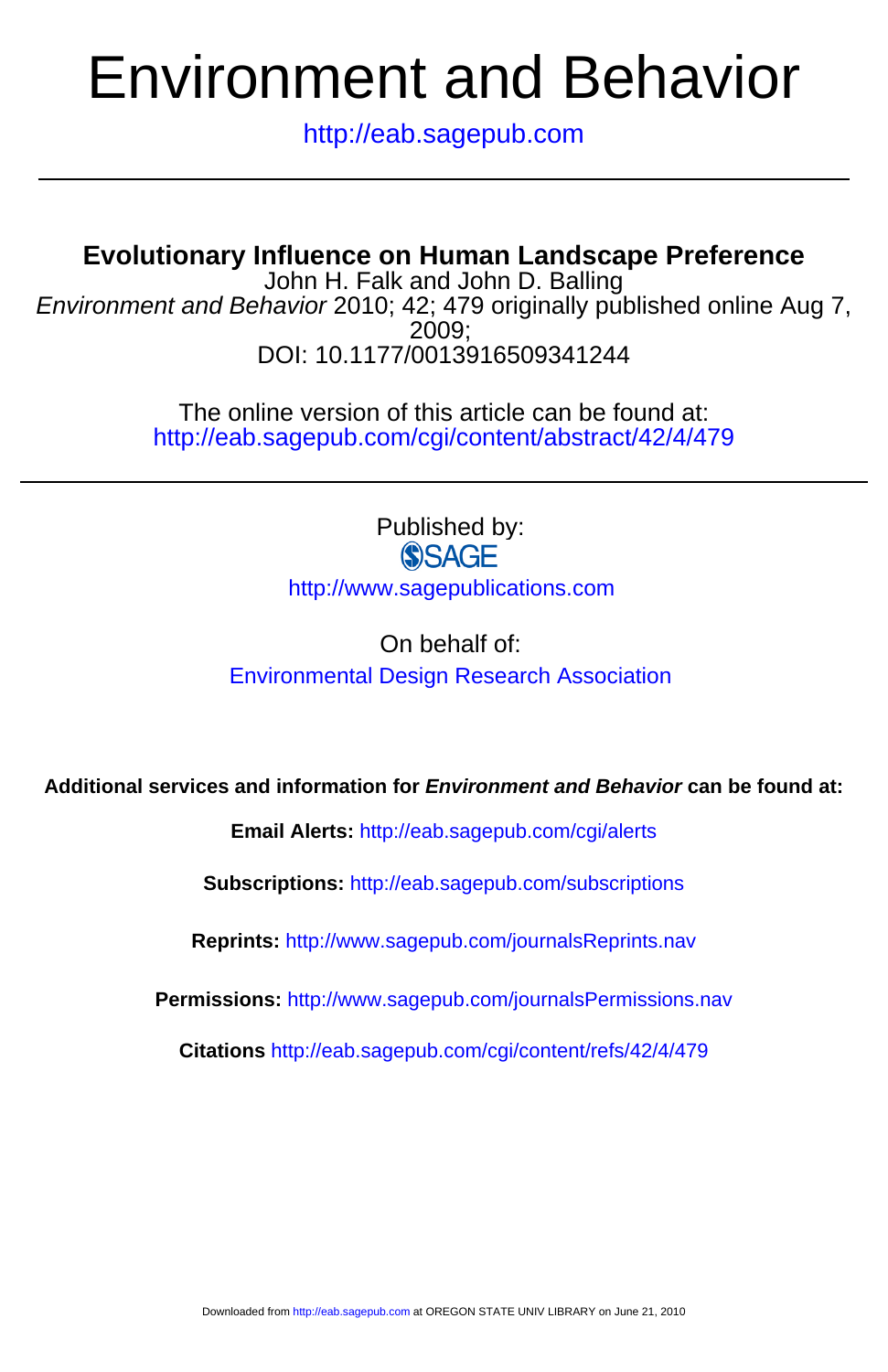# **Evolutionary Influence on Human Landscape Preference**

Environment and Behavior 42(4) 479–493 © 2010 SAGE Publications Reprints and permission: http://www. sagepub.com/journalsPermissions.nav DOI: 10.1177/0013916509341244 http://eab.sagepub.com



# John H. Falk<sup>I</sup> and John D. Balling<sup>2</sup>

## **Abstract**

Individuals residing in the rainforest belt of Nigeria were shown photographs of five biomes: rain forest, deciduous forest, coniferous forest, savanna, and desert. Subjects overwhelmingly selected savanna scenes as representing the most desirable place to live. These results, coupled with extensive American data, support the hypothesis that humans possess an innate preference for savanna-like settings, which then is modified through experience and enculturation. Findings are discussed in relation to anthropological, biological, and psychological research.

## **Keywords**

landscape preference, evolutionary psychology, savanna, cross-cultural, human evolution, habitat preference

The analysis of historic patterns of landscape design worldwide reveal some striking parallels in the use and organization of certain landscape elements (Hyams, 1971a; Jellicoe & Jellicoe, 1975; Newton, 1971). Particularly in large gardens and estates, where aesthetic preferences could most easily be expressed, park-like settings of short grass and scattered trees have consistently emerged. The English landscape tradition, as typified in the work of "Capability" Brown, is one of the most familiar examples (Hyams, 1971b; Stroud, 1975), where random placement of trees gathered in clumps are dispersed throughout an open field.

<sup>&</sup>lt;sup>1</sup>Oregon State University <sup>2</sup>Willamette University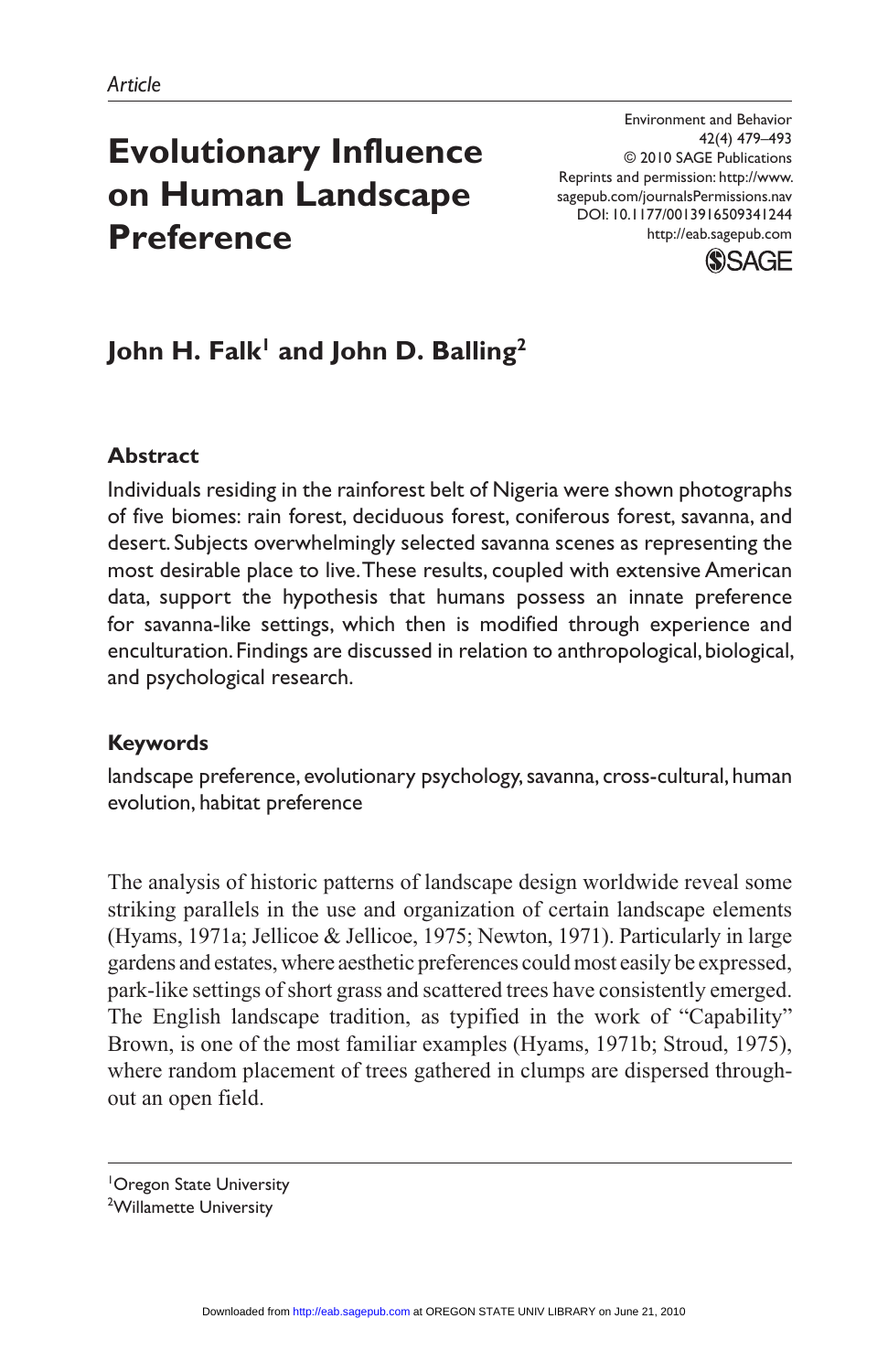This landscape tradition most closely resembles the savanna biome grasslands with more or less scattered dense areas of trees. Orians (1980) has further demonstrated that horticulturists and landscape designers in Japan have tended to modify the phenotype of native tree-forms toward those found among trees existing in savanna environments. In a cross- cultural study of tree preference (Orians & Heerwagen, 1992), subjects from three countries rated as most attractive those trees in which the tree canopy is relatively dense and the trunk bifurcates low to the ground. These characteristics of tree-form typify those found in the East African savanna. Sommer and Summit (1995) found consistent findings, with preference for large canopies and small trunks. A later study of tree species preference and context, Summit and Sommer (1999) found that the acacia-type tree-form, typical of the African savanna, was preferred over oak, conifer, palm, and eucalyptus. Dutton (2003) has argued that the landscapes depicted in calendar art tend to have similar themes throughout the world and that these themes are the very ones that would be predicted by a savanna preference hypothesis.

Theoretical frameworks founded in evolutionary theory have been proposed that attempt to dissect landscape preference into predictive variables (Appleton, 1975; Kaplan, 1987; Ulrich, 1977). Ulrich analyzed informational qualities of various settings and identified five significant variables: focality (coherence, unity), ground surface texture, depth, mystery (the sense that more information can be gained at low risk) and complexity. Earlier studies of visual preference focused on complexity as the significant mediator of visual preference (Day, 1967; Wohlwill, 1968). These studies discovered an optimal range of preferred complexity in the visual field. The complexity of urban landscape has been shown to have a positive influence on preference (Han, 2007; Heath, Smith, & Lim, 2000). These studies isolated complexity with the use of urban scenes or geometric design, with the exception of Wohlwill who included natural scenes in his preference study. Wohlwill rated slides of nonrepresentational art, urban and rural scenes, and natural landscapes in terms of the complexity of color, shape, line direction and texture. Subjects were then asked to rate the slides according to preference. Results showed that visual preference was an inverted U-shaped function of increasing complexity. Stimuli judged to be of intermediate complexity were the most preferred, but for natural landscapes the effect was weak. Kaplan (1987) suggested visual content of the natural landscapes to be of greater significance. Though not the primary focus of the study, Kaplan found that natural landscapes were preferred over urban scenes regardless of level of complexity. Landscape complexity accounted for relatively little of the variance in preference. As have been found by others, Han (2007) found that water was highly preferred.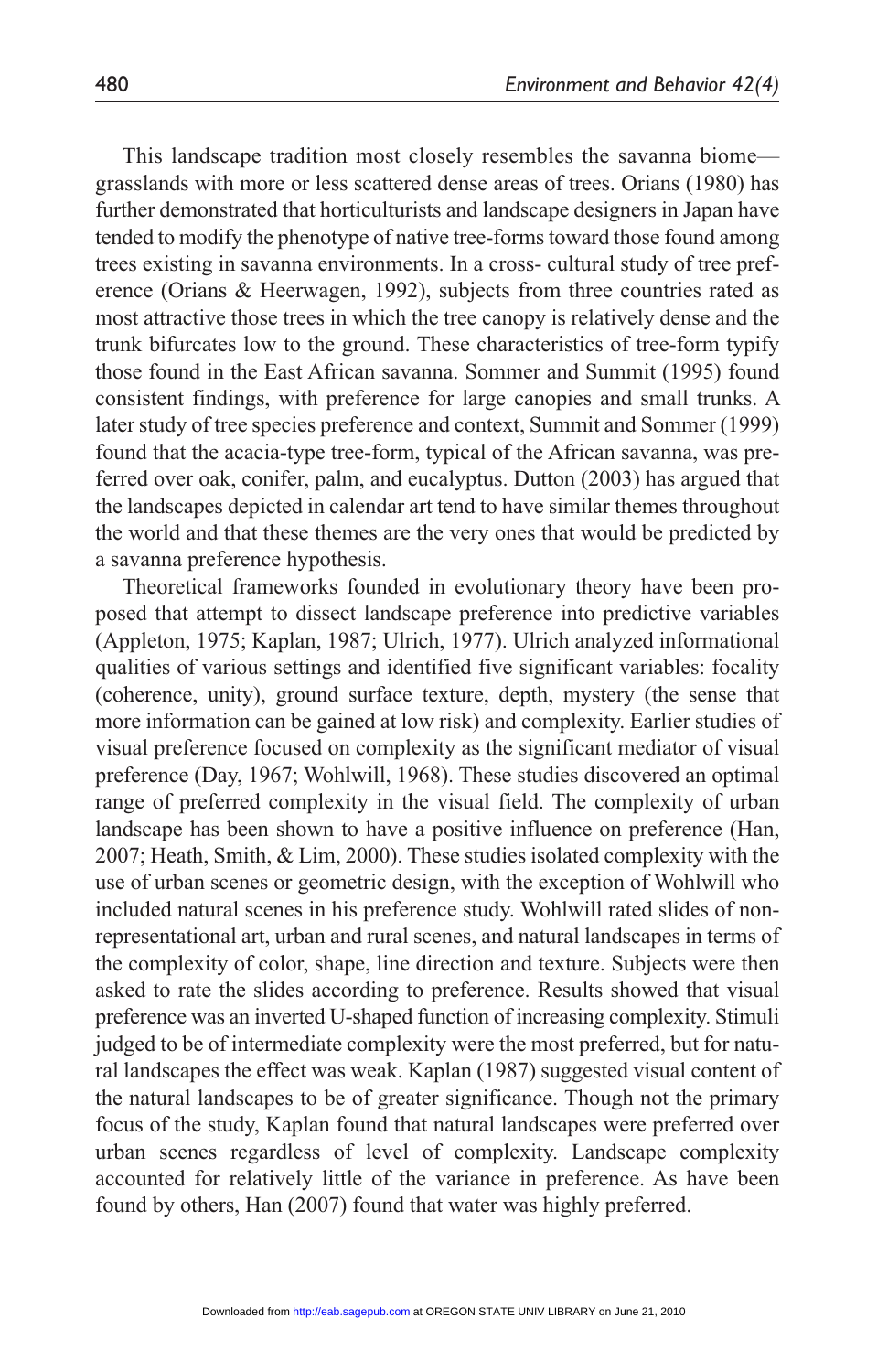Prospect refuge theory (Appleton, 1975), when applied to this landscape preference data, supports the notion that the savanna-like landscape, consisting of low shrubs and clumps of trees divided by open spaces, offers an attractive combination of prospect and refuge symbolism. Open spaces provide an opportunity to detect potential hazards—to see, whereas the low shrubs and clumps of trees provide places to hide and escape—to not be seen. Appleton makes reference to many examples of landscape painting, including "Landscape with Apollo and the Muses," by Claude Lorraine (1600-1682), which depicts a rural scene with a vista open to the distant horizon, small clumps of large trees in the foreground, and low grasses dominating the open spaces. Claude's work, known for conveying a sense of tranquility and security, is described by Appleton: "Black shadows under massive canopies of foliage balance long, open views, providing satisfying equilibrium of complementary strategic components" (p. 123). Appleton implies that humans have an affinity for settings that exhibit savanna-like characteristics, but he is careful not to suggest that there exists an optimum landscape preference since the idea of "optimum" implies that human needs are the same at all times. On the contrary, humans have varying requirements at different times, which effect how we interact with our environment. In his autobiography however, Appleton (1994) said "When I look back on my own preferred landscape types I find that many of the places which have most strongly attracted me can be seen to have at least some affinity with the savanna" (p. 222). Kaplan and Kaplan (1989) put it another way. People should prefer settings that (a) make the acquisition of landscape information relatively easy and nonthreatening and (b) convey the notion that additional information can be acquired if the setting is explored. The experience of landscape is one of understanding and exploring (Kaplan, 1987). Understanding, which is the comprehension or making sense of the scene, is predicted by legibility and coherence. Exploration, the promise of additional information, is predicted by complexity and a sense of mystery.

Two other constructs have been used to investigate landscape preference. Hagerhall, Purcell, and Taylor (2004) correlated the preference ratings of outdoor scenes in Sweden, northern Italy and Australia with fractal properties. Fractals are a rough or fragmented geometric shape that can be split into parts, each of which is (at least approximately) a reduced-size copy of the whole; fractals have been found to be common in nature and can be analyzed by their specific properties such as scale independence, self-similarity, and complexity. When scenes with visible water were removed, Hagerhall et al. found that the most preferred landscapes were those calculated to be in the mid-range of the fractal dimension. This peak in preference corresponded to the fractal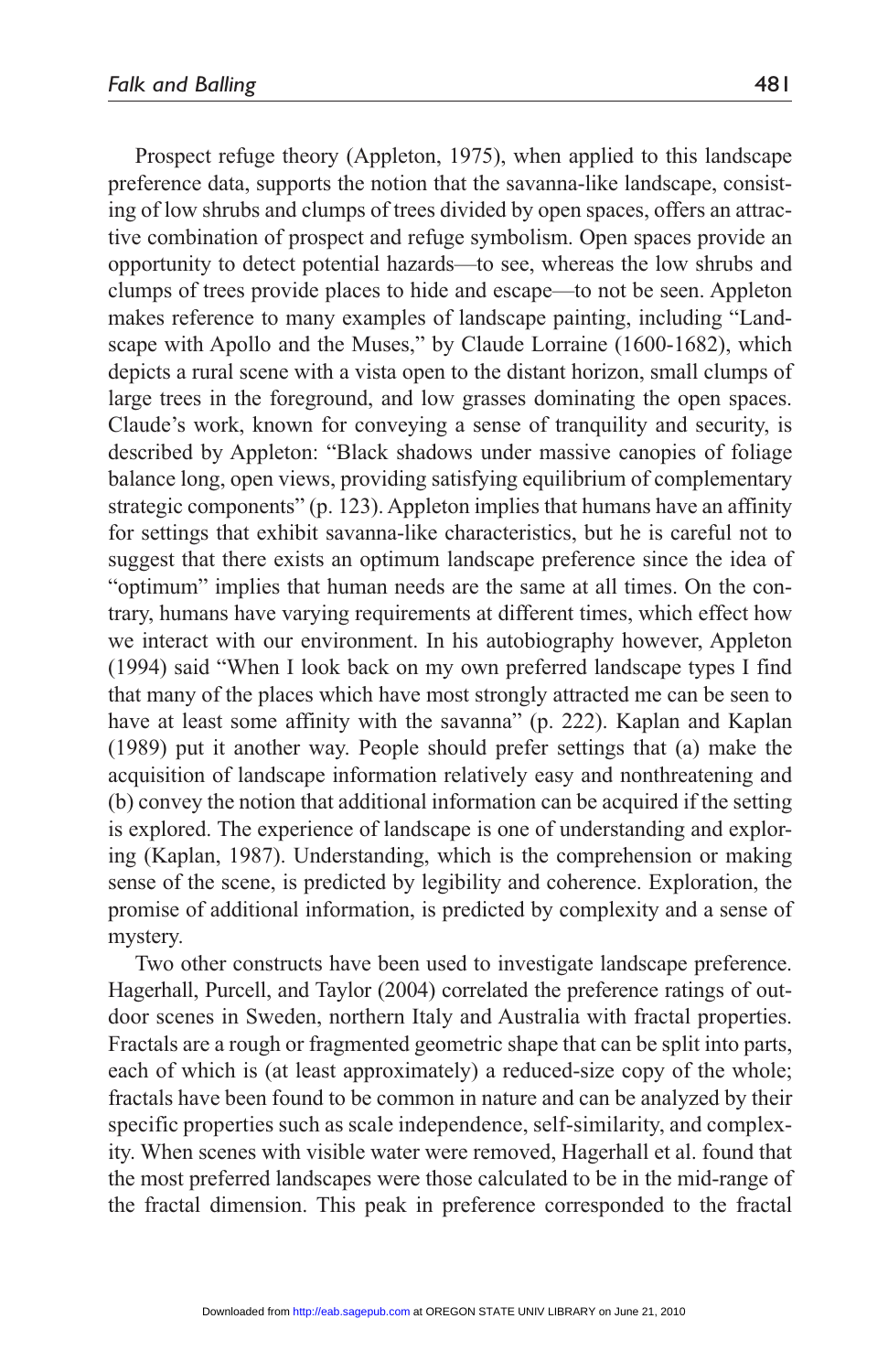characteristics of savanna-like natural environments. Another construct for investigating landscape preferences has been affordance, described by Gibson (1979) as the quality of an object or an environment which allows an individual to perform an action. According to some researchers (e.g., Kaplan, 1992; Rourke, 2007), landscape preference reflects those physical attributes that are perceived to be beneficial to survival. Without denying the influence of experience, a range of theoretical frameworks reflect a growing consensus that a complete understanding of the human experience of natural landscapes requires the use of evolutionary principles.

Our investigations of human landscape preference were similarly motivated. Struck by the prevalence of human-created parklands in widely disparate societies, and mindful of a number of biological studies showing that some degree of preference for specific habitats is at least in part genetically determined (e.g., Klopfer, 1969; Wecker, 1963). Falk (1977) hypothesized that human landscape preferences could be strongly affected by our evolutionary adaptation to life on the savannas of East Africa. Preferred landscapes would be those subjectively perceived to contain features favorable to human survival; landscapes that (unconsciously) appeared to afford access to subsistence resources and pose minimal threat. Our previous research revealed that a large sample of Americans, drawn from a broad educational, socioeconomic and age range, showed a visual preference for savanna environments at least as strong as that for more familiar natural settings, namely deciduous and coniferous forests (Balling & Falk, 1982). In fact, subjects under the age of 12 demonstrated a significant preference for savannas over all other environments. Savanna and the familiar environments were also significantly preferred by all age levels over two other biomes: desert and tropical rainforest. To account for these data, we argued that an initial innate preference for savanna, most clearly expressed in childhood, was modified and overlain by experience with certain other vegetative forms. Savanna, however, was never significantly less preferred than the more familiar environments for any participant. Although the data supported the savanna hypothesis, the possibility existed that some cultural bias, rather than some innate preference, provided the best explanation of the results. Members of Western societies, Americans in particular, may differ from other peoples in their preference for open forests and savanna environments. Perhaps the structure, desirability, and commonness of the parkland typically incorporated into urban settings has influenced Westerners' preference for savannalike landscapes.

Cross-cultural studies conducted since our initial findings have reported high correlations between groups in their preference for varied landscapes, with familiarity accounting for much of the variance (Herzog, Herbert, Kaplan, &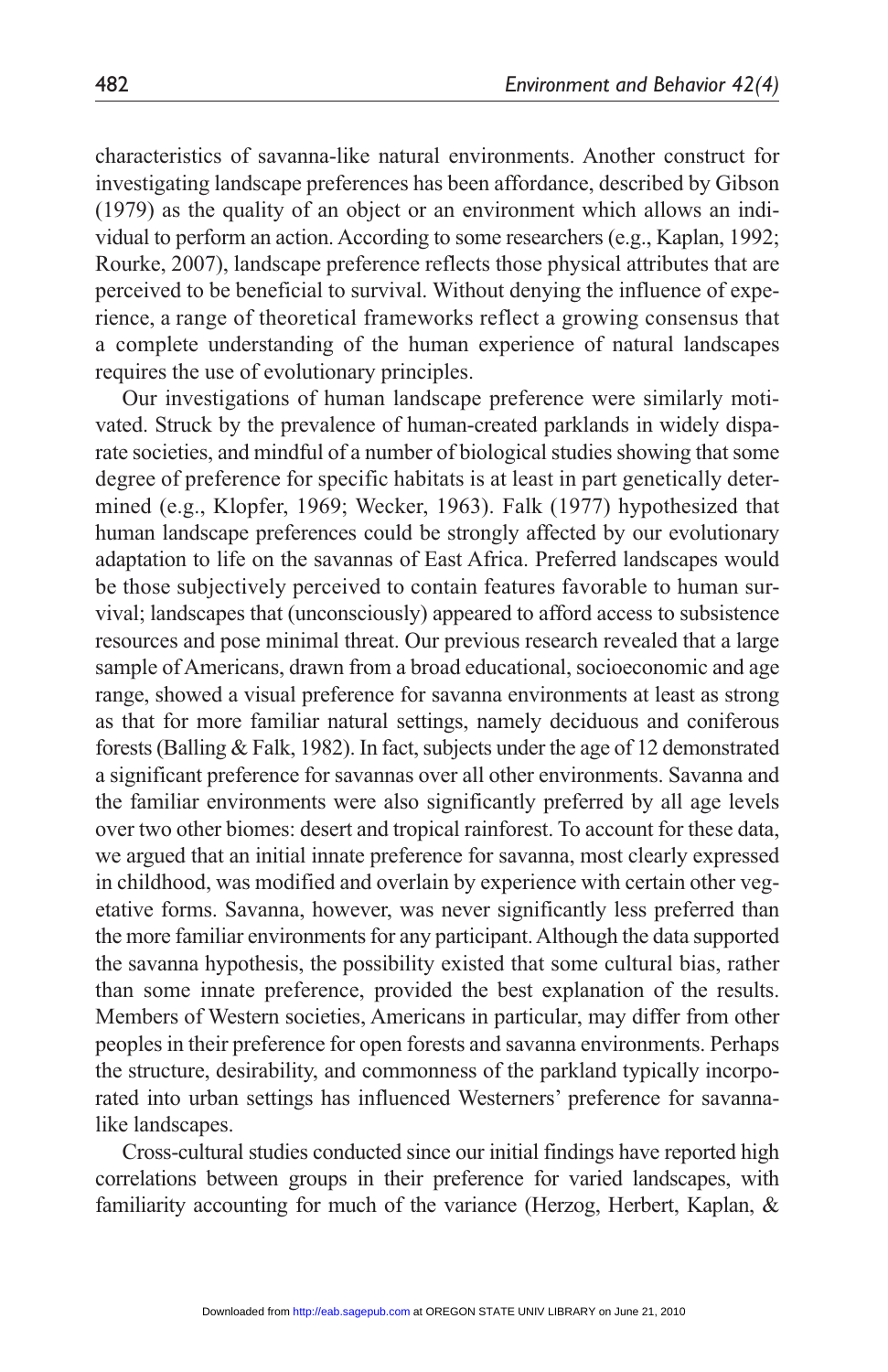Crooks, 2000; Kaplan & Herbert, 1987). Herzog et al. replicated the earlier study by Kaplan and Herbert, but included a broader sample of settings and examined several subcultural groupings. Familiarity once again emerged as a significant predictor of preference and is consistent with our earlier thesis that preferences can be modified by experience and enculturation. Six landscape categories were selected: including rivers, dry lake beds, flood plains, terraces, mallee (a type of *Eucalyptus*) plains and cultural images. American college students were compared to several Australian subcultural groups. Australian students were divided further by age: primary, secondary, college students, and adults. College students were further subdivided into three groups and adults into four professional groups. On a 5-point scale, participants rated the 60 slides for preference, defined as how pleasing they found the setting, or how much they liked it. The two cultures showed high correlations, with the greatest divergence coming from the Australian adults. In the cross-cultural perception comparison test, participants independently divided the 60 slides into six of their own categories: vegetation, open smooth, open coarse, rivers, agrarian, and structures. The two open categories, featuring little or no vegetation with vast open views, and the structures category, represented by man-made materials present in the scene, were similarly least preferred. Two categories, vegetation, consisting of near trees and bushes, and agrarian, consisting of agricultural settings with trees present, were significantly more preferred, but similar in preference to each other. The most preferred category, significantly above all others, was rivers. Each of these six categories was represented by one photograph each in the published study. Although none of the photographs clearly represented a savanna-like setting, it is interesting to note that the top three preferred categories included trees relatively close to the observer with large open areas in view, with the highest preference ratings coming from the youngest participants.

Our initial study (Balling & Falk, 1982), conducted in the eastern United States, represented one culture from a region dominated by one biome, deciduous forest. The study reported here extends our research to a very different cultural and environmental milieu and provides support for our previous conclusions.

# **Method**

In February 1981, J.F. sampled three populations of West Africans from Rivers State, Nigeria. Two of the samples were drawn from "First Form" secondary school children, ranging in age from 12 to 18 years. Sample A (*N* = 27) was taken from a coeducational public secondary school, in an upland rainforest area, roughly 100 km north-west of Port Harcourt. The dominant local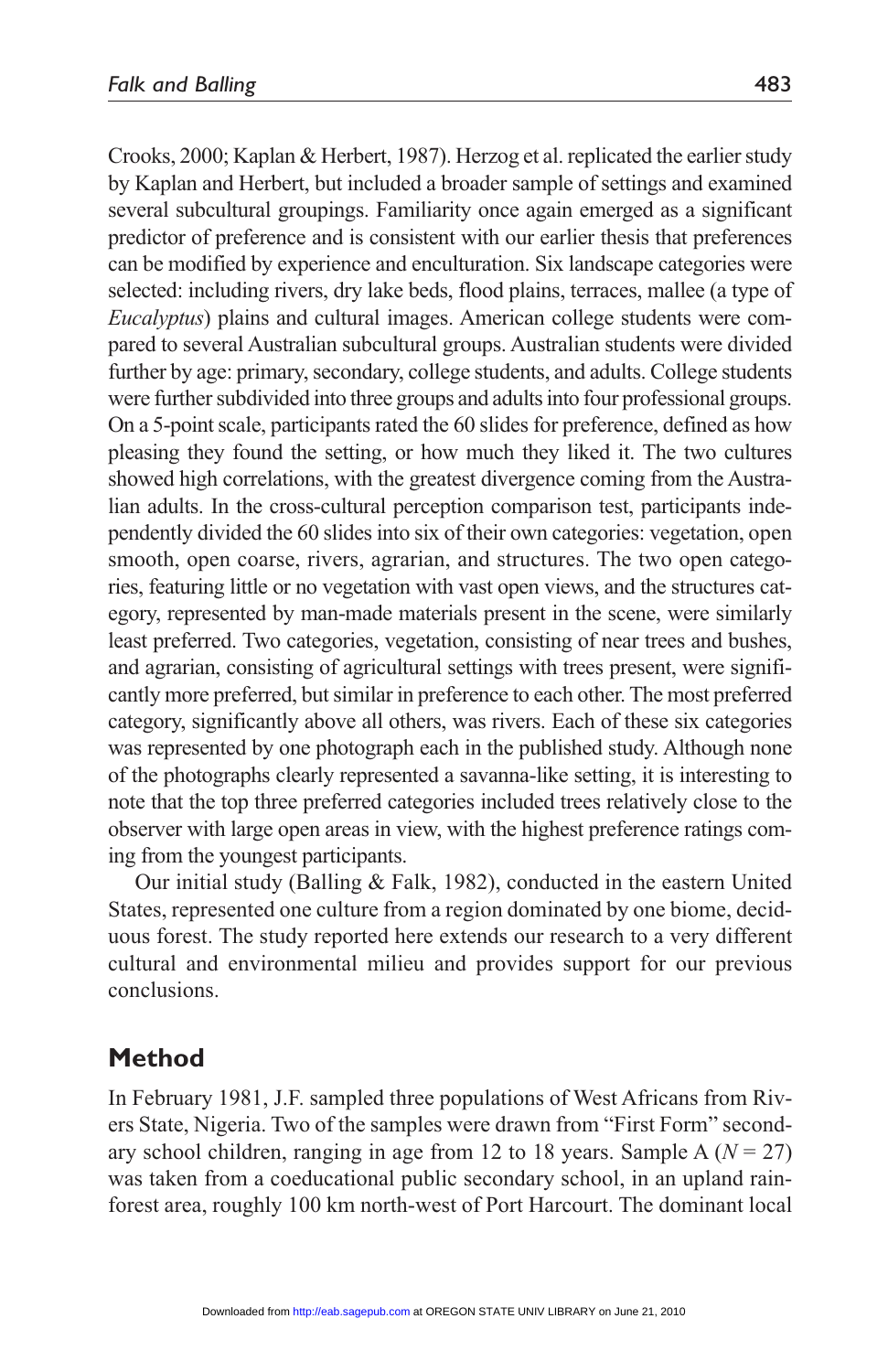vegetation was slash and burn agricultural land interspersed with scattered pockets of remnant rainforest. Sample B  $(N = 36)$  was from a girls' parochial school located in a small fishing village on one of the hundreds of small islands in the Niger Delta. The dominant local vegetation was mature tropical rainforest and mangrove forest; very little of the land was under cultivation. A total of 87% of subjects from both samples A and B had been born in and had never traveled beyond areas vegetationally comparable to their home town area. Each participant was individually interviewed and asked to examine 45 pairs of  $3'' \times 5''$  (8.6 cm  $\times$  12.8 cm) photographs of landscapes representing all possible unique binary combinations of 10 scenes, two each of tropical rainforest, temperate deciduous forest, temperate coniferous forest, tropical savanna, and mid-latitude desert.<sup>1</sup> Except for vegetational density, all pictures were as comparable as possible (see Balling & Falk, 1982). The participant was asked, for each pair, to indicate which photo looked most like a place where he or she would like to live. Although subjects varied greatly in age, they were all at similar levels of schooling. Performance on this rather hypothetical task, which demands making judgments without recourse to real world knowledge, should tend to be more a function of years in school than chronological age (Sharp, Cole, & Lave, 1979).

Sample C  $(N = 37)$ , aged 20-39 years, was drawn from a class of students at a technical college in Port Harcourt, Nigeria. These students' homes were located throughout Rivers State, both delta and upland areas. A total of 73% had never traveled outside of the rainforest belt of West Africa. This sample was shown 20 randomly ordered slides, representing four replicates of each of the five biomes previously mentioned. This was the same procedure used with most of our American subjects. Subjects were asked to indicate on a 5-point Likert-type scale the degree to which the scene depicted appeared to be a favorable place in which to live.

# **Results**

For samples A and B, the total number of times each slide was preferred to every other slide was calculated. As indicated in Table 1, for subjects in samples A and B, savanna was highly preferred relative to all other biomes  $(X<sup>2</sup>(4) = 119.6, p < .001)$ . Pair-wise tests revealed that rainforest, desert, deciduous forests, and coniferous forests were not significantly different from one another. As indicated by Thurstone scale values also shown in Table 1, a positive preference was demonstrated only for savanna; subjects were either neutral or slightly negative toward all other biomes. There were no statistical differences between the two samples.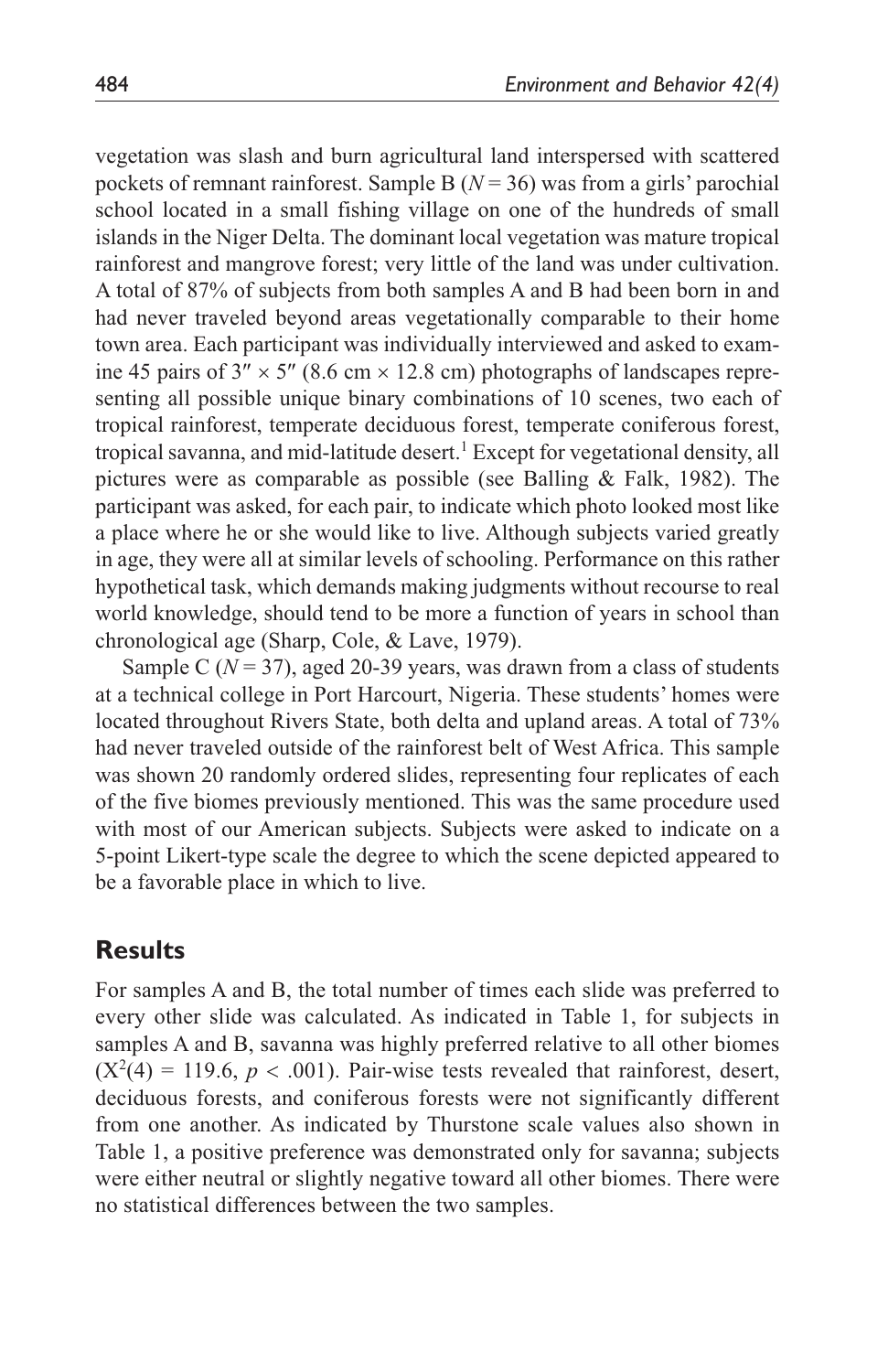|                                        | <b>Biome</b> |                |          |                                |          |  |
|----------------------------------------|--------------|----------------|----------|--------------------------------|----------|--|
|                                        | Savanna      | Rain<br>Forest | Forest   | Deciduous Coniferous<br>Forest | Desert   |  |
| Total number of preferred<br>responses | 794          | 559            | 498      | 482                            | 502      |  |
| Thurstone scale values                 | 0.493        | $-0.022$       | $-0.147$ | $-0.184$                       | $-0.141$ |  |

**Table 1.** Biome Selection With Corresponding Thurstone Scale Values

Note: The total number of times each biome was selected as the preferred environment in the paired-comparison task with Samples A and B (Total *N* = 63), plus corresponding Thurstone Scale Values to illustrate the standing of each biome relative to a neutral point.

|  |  | Table 2. Mean Preference Rating With Standard Error |  |  |  |  |
|--|--|-----------------------------------------------------|--|--|--|--|
|--|--|-----------------------------------------------------|--|--|--|--|

|                               | <b>Biome</b> |                |                     |                      |              |  |  |  |
|-------------------------------|--------------|----------------|---------------------|----------------------|--------------|--|--|--|
|                               | Savanna      | Rain<br>Forest | Deciduous<br>Forest | Coniferous<br>Forest | Desert       |  |  |  |
| Mean rating<br>Standard error | 3.82<br>0.11 | 2.24<br>0.13   | 2.89<br>0.13        | 2.77<br>0.11         | 2.83<br>0.15 |  |  |  |

Note: Mean preference rating (5 = *very high*) and standard error for each biome in the slide judgment task with Sample C (*N* = 37).

A within-participant analysis of variance was performed on the rating data from Sample C with biome as the major independent variable and the picture replicates within each biome as a nested random variable. Based on the expected mean squares, there was no appropriate error term in this design for a test of the biome effect, but an  $F<sup>1</sup>$  can be calculated (Myers, 1972). As can be seen in Table 2, there were differences in preference among the five biomes, thus the omnibus tests were significant  $(F<sup>1</sup>(4, 21) = 9.29, p < .001)$ . Comparisons revealed that savanna was again significantly preferred over all other biomes  $(F^1(1, 21) = 9.03, p < .01)$ . However, unlike the data from samples A and B, rainforest was the least preferred biome  $(F<sup>1</sup>(1,21) = 7.31, p < .025)$ .

# **Discussion**

We have previously argued that the tendency to purposefully create savannalike landscape elements and arrangements is not accidental, but rather at least partially the result of an innate preference for savanna-like settings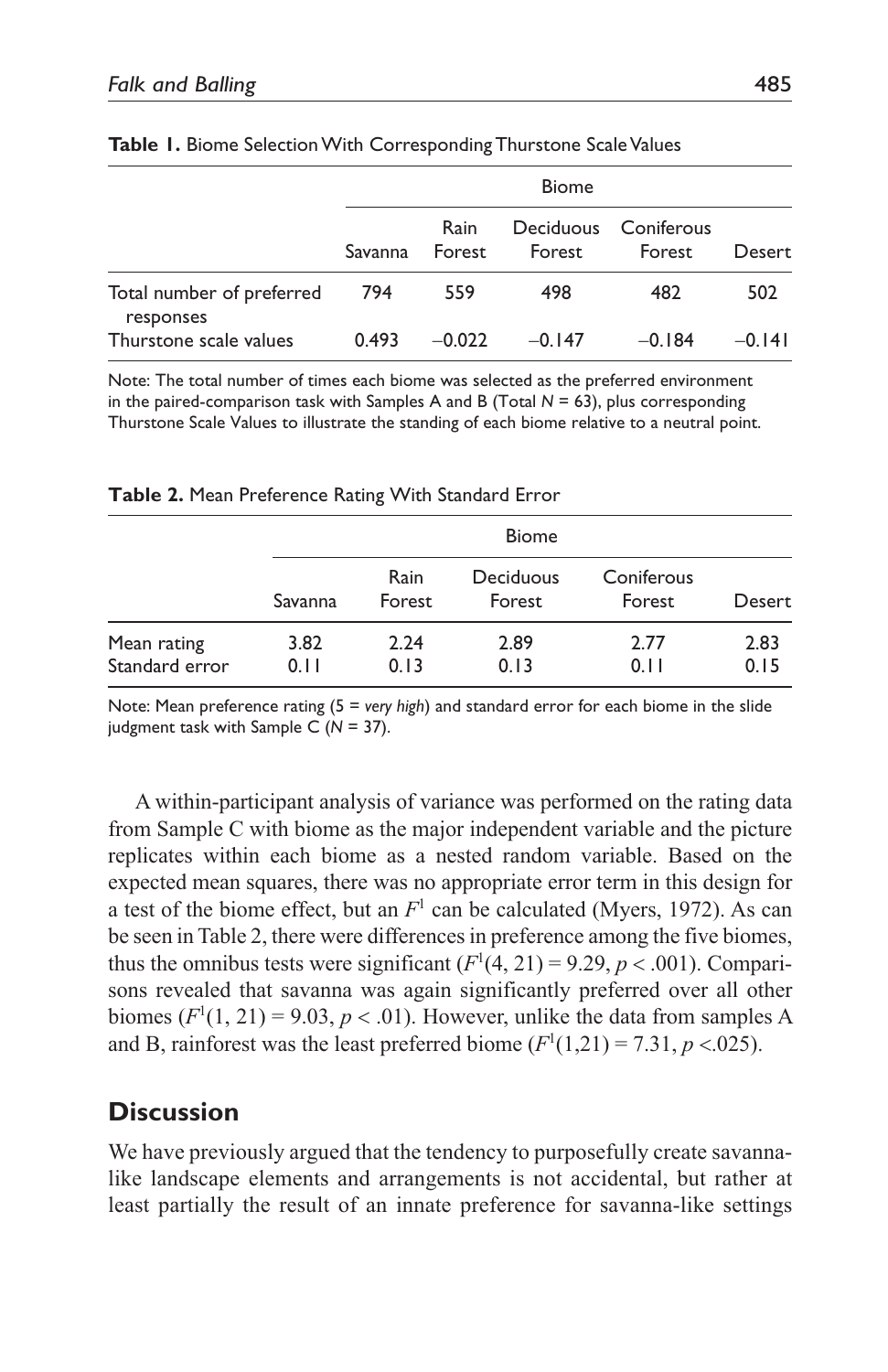(Balling & Falk, 1982; Falk, 1977). Such a preference for the savanna-like landscape would have theoretically developed over the course of human evolution, initially as an adaptation to surviving in the savannas of East Africa. Although life experience modifies preference, the affinity younger subjects have for savanna-like settings seems to suggest that a preference for savannalike environments likely represents a vestigial trait of early human biology; a trait which expresses itself in modern humans as an aesthetic preference.

The belief that human biology and behavior were significantly molded by adaptations our early ancestors made in order to survive in savanna-like environments grew out of a series of major hominid fossil discoveries in southern and eastern Africa during the early part of the 20th century. Associated fauna and flora led anthropologists to the reasonable inference that the evolution of modern hominids was guided by the change in habitats throughout Africa. The increase in aridity was thought to have propelled early hominids away from the comfort of tropical habitats into the more hostile savanna. Recent studies indicate that the landscape of human evolution was not exclusively savanna, but rather a mosaic of environments including grasslands, savanna, open and closed forests (Butzer, 1977; Foley, 1996; Kingston, Marino, & Hill, 1994; Leakey, Feibel, McDougall, & Walker, 1995; Scott, 1990; White, Suwa, & Asfaw, 1994).

The growing body of information about the habitats in which early humans evolved remains insufficient to make a strong case for or against the hypothesis that humans evolved a habitat preference for savanna-like environments. We do know that human ancestors lived in or near savannas. We also know they lived in or near a wide range of other habitats. However, the presence of hominid fossils in these other settings does not in and of itself inform where these hominids lived, since remains may have been transported to other environments by predators or through physical events (e.g., flash floods). Hence, fossil remains alone provide insufficient evidence to say which, if any, of these many environments were the preferred habitat of our immediate ancestors. Given the diversity of environments inhabited by early hominids, Chamberlain (2000) argued that a human preference for savanna habitats may have arisen relatively recently with the emergence of *Homo sapiens*. Evidence in other living primate groups suggests that environmental preferences are a species-specific adaptation rather than primitive or generalized traits that have been inherited by all members of a genus. Furthermore, as advances in our understanding of the human genome reveal, modern humans are exceedingly closely related (Davies, 2001; Ridley, 2000; Wells, 2002). For example, any two modern humans, from anywhere on the globe, possess greater genetic similarity than do any two chimpanzees; even those selected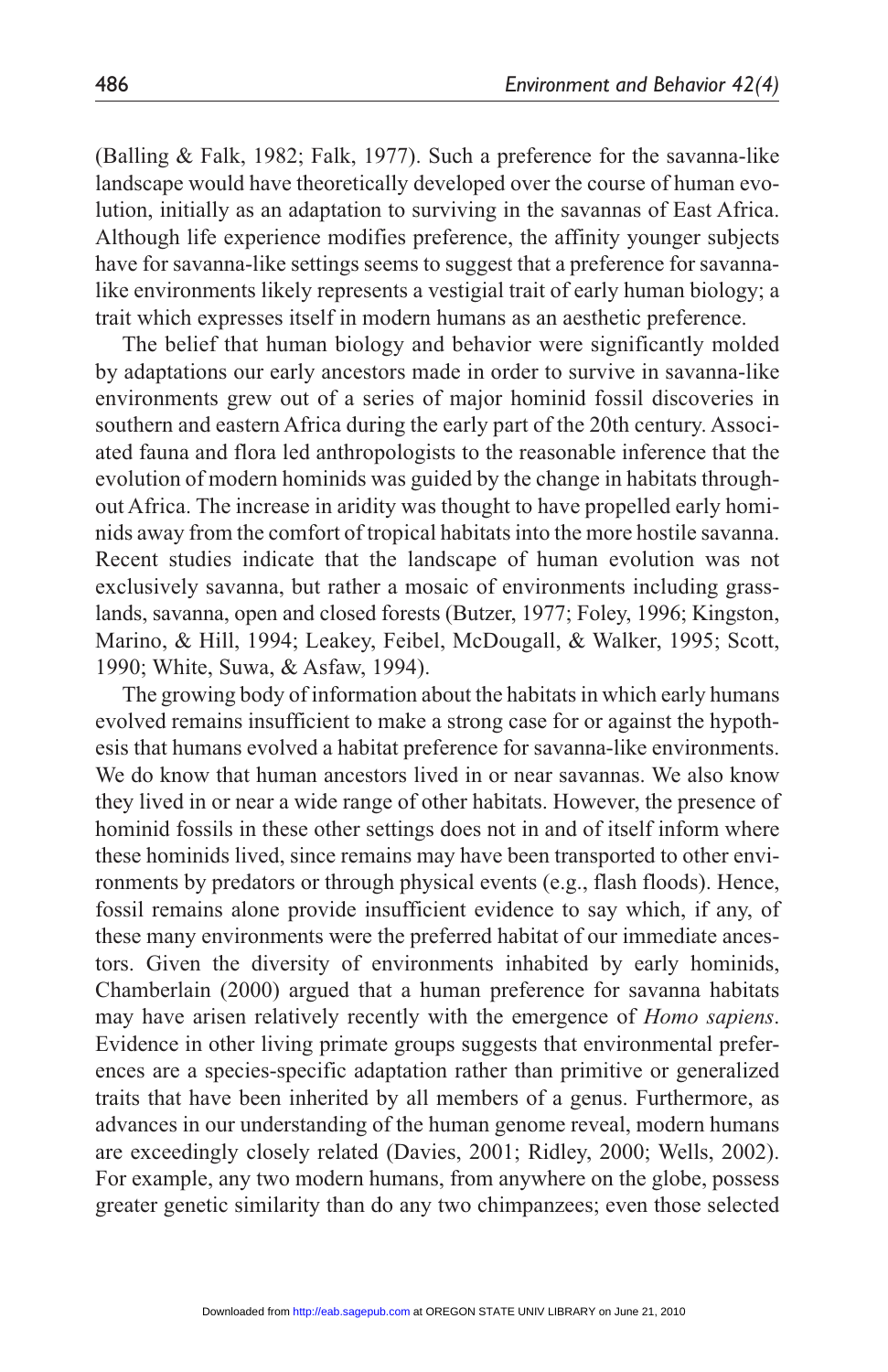from neighboring groups in Africa. These findings add credence to current theories that all modern humans evolved from a very small founder population, perhaps no more than a few thousand closely related individuals, living in Africa some 70,000 years ago (Lander, 2001; Rogers & Jorde, 1995; Wells, 2002). Hence, if a vestigial genetic habitat preference for savanna exists among modern humans, it is because it was present in this single founder population of *Homo sapiens*. Whether or not a savanna habitat preference existed in related populations living in similar or dissimilar environments in other parts of Africa or the world is irrelevant.

Habitat preferences are found in all animals, and most biologists would agree that they are adaptive, since fitness is likely to be higher in a preferred habitat. Natural selection would maintain habitat preferences to the degree that they have a genetic basis (Jaenike & Holt, 1991; Rausher, 1984). According to Petit and Petit (1996), "the ability to distinguish and select among habitats is one of the most evolutionary significant traits possessed by any organism." A wide variety of investigations have found evidence that vertebrate habitat preferences are at least in part, genetically determined (Holt, 1987; Jaenike & Holt, 1991; MacCallum, Nurnberger, Barton, & Szymura, 1998; Martin, 1998; Partridge, 1978; Petit & Petit, 1996; Rausher, 1984; Wecker, 1963). One early study showed that distinct, genetically determined, habitat preferences can exist even within races of a single mammalian species (Wecker, 1963). More recently, MacCallum et al. used biochemical markers to distinguish between the different alleles for at least one of the genes linked to habitat preference in two closely related species of toads. Previous studies have identified the genes responsible for habitat preference in several insect species (Barker, Starmer, & Fogleman, 1994; Fox, 1993; Singer & Thomas, 1988). Hence a growing body of data support the fact that a complex behavior such as habitat preference can be genetically determined and that a wide range of organisms, including vertebrates of all kinds possess these genetic traits.

In contrast to an evolutionary and biological interpretation, it can be argued that human landscape preferences is best understood as a continuous progression of aesthetic ideals, tempered by social convention, passed on from one generation to the next through human culture. This view of the world, which assumes that all human behaviors are the products of our culture and history has a long history in the humanities and anthropology. More recently, this sociocultural view of the world has become reinvigorated among psychologists with the rediscovery of the writings of Vygotsky (1978). The basic premise of this group of psychologists is that the world in which each of us lives is socioculturally constructed (Moll & Greenberg, 1990; Wertsch, 1986); psyche and culture are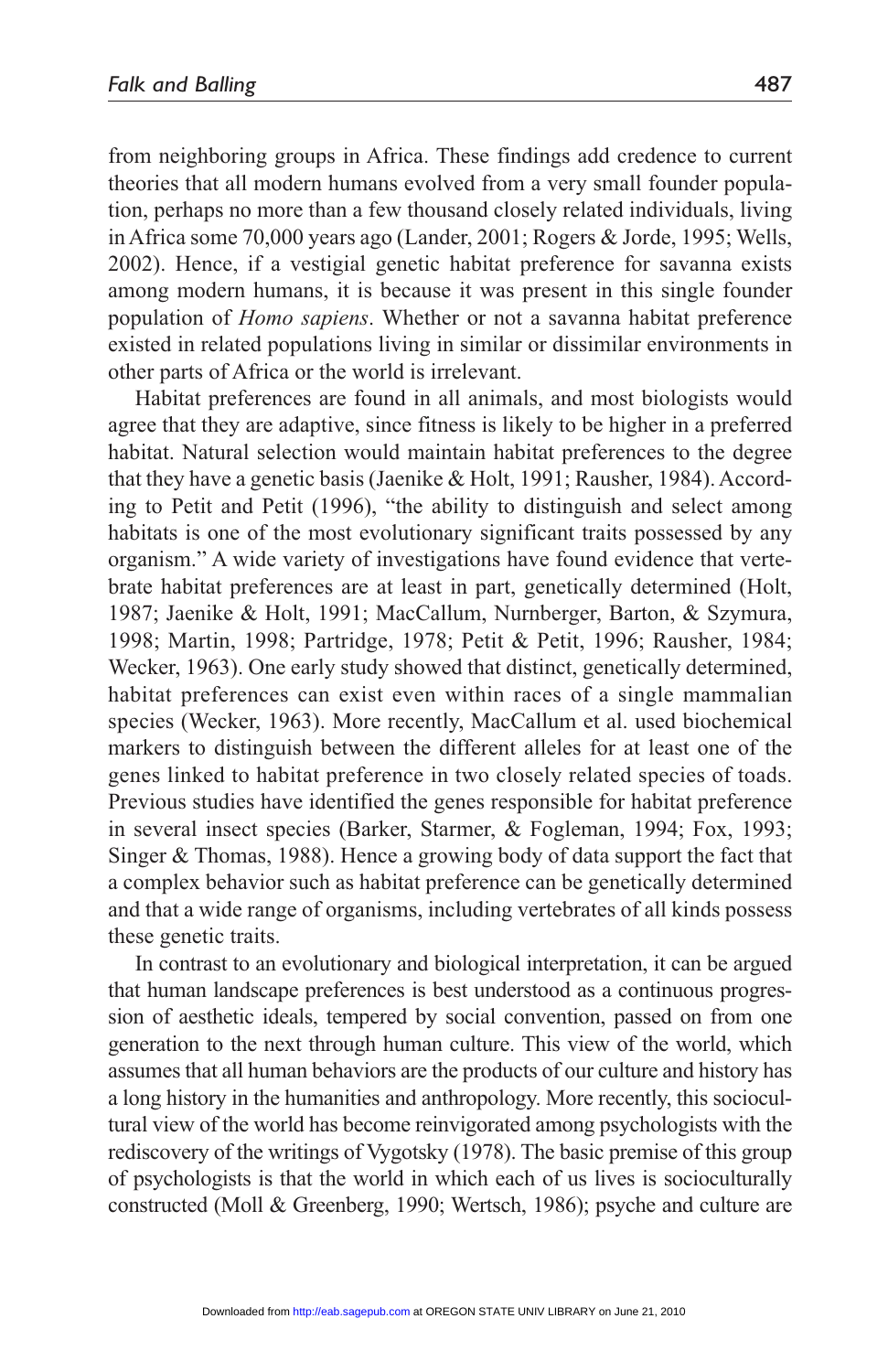seamlessly interconnected. Several studies have been conducted which show that even such "basic," presumed biologically influenced human perceptions as color recognition (Berlin & Kay, 1969; Garro, 1986; Heider, 1972; Kay & Kempton, 1984; Lucy & Schweder, 1979), facial expressions (Gerber, 1975, 1985; Levy, 1973, 1990; Lutz, 1982, 1985; Poole, 1985) and emotion (Wierzbicka, 1986; Gerber, 1985; Lutz, 1986) are culturally bound. So why not landscape preference as well? According to this view, all objects in the world, including landscapes are cultural constructs and represent a socially mediated form of culturally specific conversation between the producers of that medium and the user (Moll & Greenberg, 1990); landscape preferences are not innate but acquired.

Against this mix of opinion, we try to make sense of the current data. The three modern human populations sampled in this study represented a diversity of sociocultural backgrounds and experiences (Agrarian, fishing and urban professional; rural and urban). When compared to previously sampled Americans, with dramatically different sociocultural and economic histories, we find a striking convergence in the data. The results reported here are consistent with our earlier findings, leading to greater confidence in the accuracy of our earlier thesis: humans appear to possess an innate preference for savanna-like settings, but that preference can and typically is modified through experience and enculturation. Beyond a strong modal tendency to prefer savanna, however, responses to landscapes become much more difficult to predict in different populations. We have earlier postulated that experience and familiarity with nonsavanna environments can lead to an elevation of preference for these landscapes (Balling & Falk, 1982); or as suggested by Sample C in this study, an aversion. The data strongly support the idea that life experience modifies preference (a variable rarely taken into consideration in much of the current research on landscape preference where samples are drawn primarily from populations of self-selected college students). Such an interpretation is generally reinforced in Samples A and B where rainforest was the second most preferred biome. By contrast, Americans of comparable age gave the rainforest a low preference rating and deciduous forest high ratings. However, in Population C, rainforest dropped to the least preferred position despite the fact that subjects were highly familiar with this biome. One explanation is that this aversion was brought about by a purposeful rejection of their "bush" roots by these newly urbanized youth. Whatever the reason for the aversion by the urban Population C to rainforest, the main effect remains—all three of these groups demonstrated an overwhelming preference for a savanna environment; an environment with which most were totally unfamiliar. This evidence strongly supports the hypothesis that some kind of an innate, biological preference exists for the savanna landscape, despite familiarity with another biome and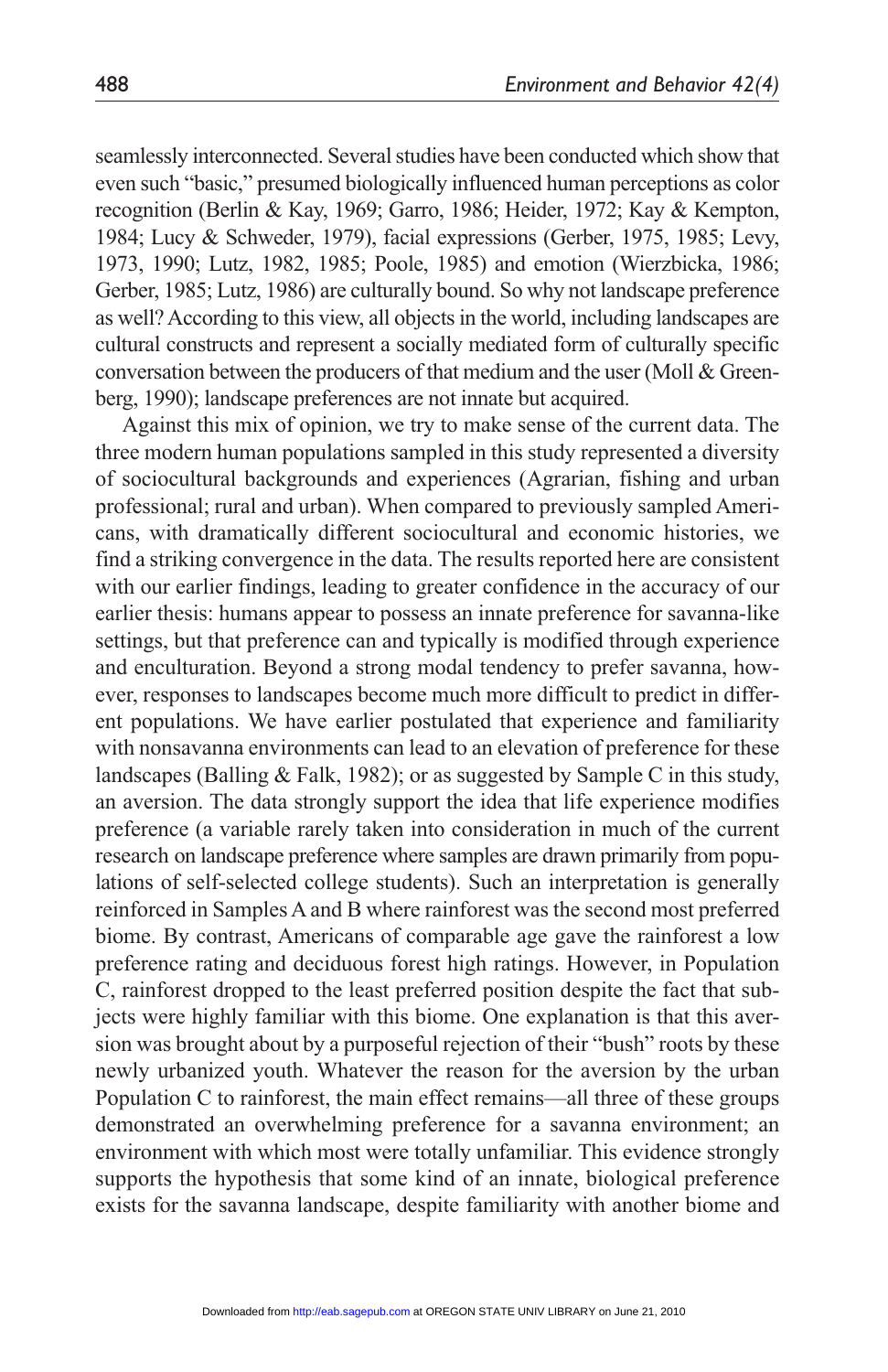regardless of prior experience with the savanna landscape. The data do suggest that landscape preference is a complex amalgam of factors, with innate preferences forming a foundation which is then overlain by both sociocultural and personal experience factors.

Other theories can be used to supplement our understanding of these findings, including Gibson's (1979) affordances theory, the coherence, legibility, mystery, complexity theory of Kaplan and Kaplan (1989), and Ulrich's (1977) five factors theory. All of these hypotheses share an underlying conceptual framework rooted in a Darwinian view of landscape preference. It is highly likely that something as behaviorally complex as a habitat preference involves multiple genetic loci, and as indicated above is strongly influenced by the interaction of the phenotype with the environment. Accordingly, factors such as affordance, coherence, legibility, mystery, complexity, and sensitivity to the fractal properties of the visual environment cannot be ruled out as important psychological dimensions associated with a genetically influenced ability to discriminate between preferred and nonpreferred landscapes.

In conclusion, the results of this study plus the equally compelling data from our earlier American research support our hypothesis that humans, regardless of origin and experience begin life with a preference for savanna-like environments. The data strongly suggest that human evolutionary history has had a major influence not only on such physical features as human posture, brain size and diet but also on some of our most fundamental behaviors and preferences as well.

#### **Authors' Note**

Special thanks to G. Wokeh, D. DuBey, and B. Junge, without whose assistance these data could never have been collected. Thanks also to the Smithsonian Institution who provided sabbatical leave for J.F., allowing conduct of this research. Finally thanks to Steve Kaplan for encouraging J.F. to publish this research after all these years.

#### **Note**

1. Images were identical to those used and previously published by Balling and Falk (1982).

#### **References**

Appleton, J. (1975). *The experience of landscape.* New York: John Wiley.

- Appleton, J. (1994). *How I made the world: Shaping a view of landscape.* Elloughton: University of Hull Press.
- Balling, J. D., & Falk, J. H. (1982). Development of visual preferences for natural landscapes. *Environment and Behavior, 14*, 5-28.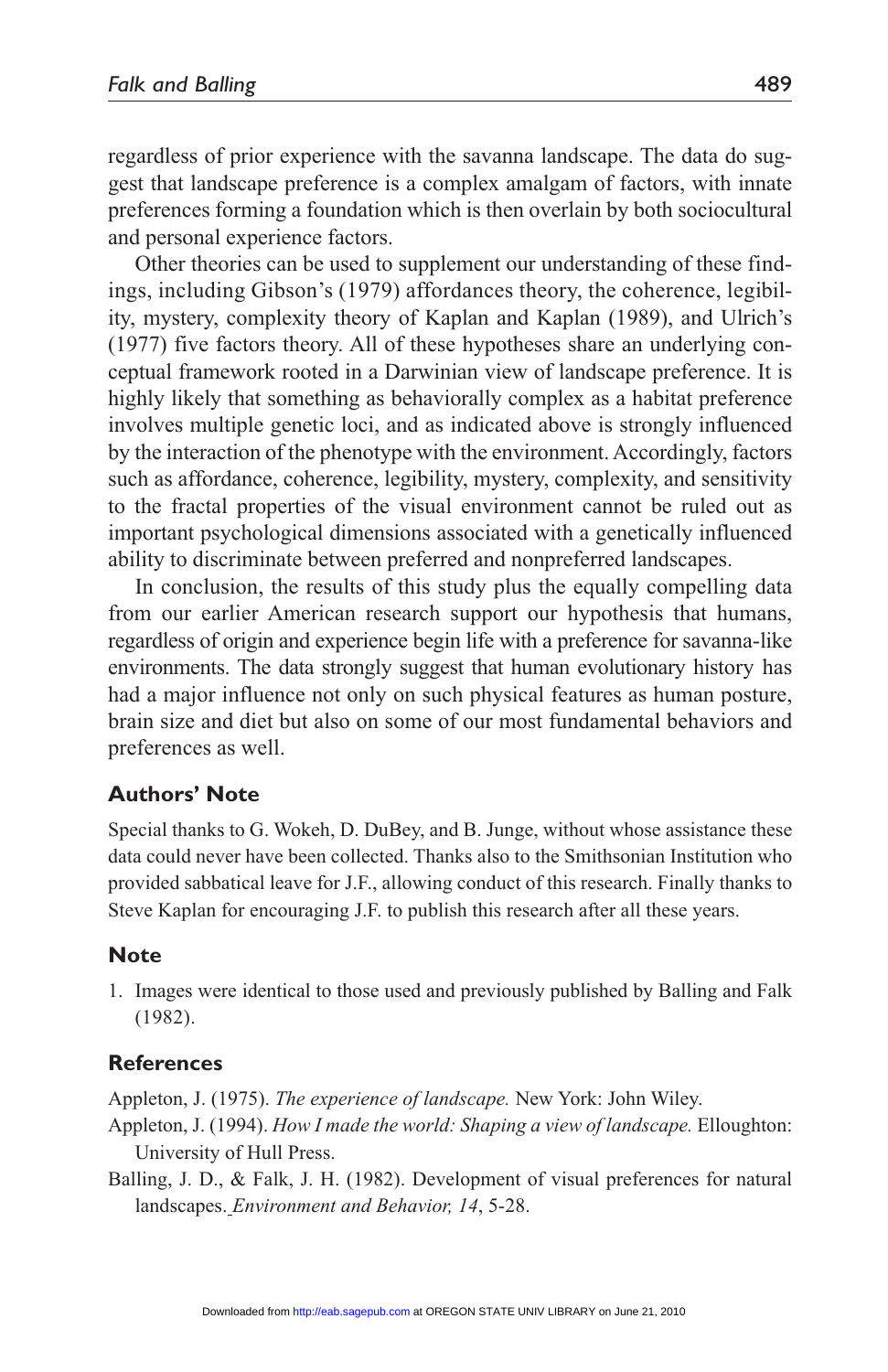- Barker, J. S., Starmer, W. T., & Fogleman, J. C. (1994). Genotype-specific habitat selection for oviposition sites in the cactophilic species *Drosophila buzzatii. Heredity, 72*, 384-395.
- Butzer, K. W. (1977). Environment, culture, and human evolution. *American Scientist, 65*, 572-584.
- Chamberlain, A. T. (2000). On the evolution of human aesthetic preferences. Retrieved July 3, 2008, from http://www.assemblage.group.shef.ac.uk/5/chamberl .html#paper
- Davies, K. (2001). *Cracking the genome: Inside the race to unlock human DNA*. New York: Free Press.
- Day, H. (1967). Evaluations of subjective complexity, pleasingness and interestingness for a series of random polygons varying in complexity. *Perception and Psychophysics, 2*, 281-286.
- Dutton, D. (2003). Aesthetics and evolutionary psychology. In J. Levison (Ed.), *The Oxford handbook for aesthetics.* New York: Oxford University Press.
- Falk, J. H. (1977). The frenetic life forms that flourish in suburban lawns. *Smithsonian, 8*, 90-96.
- Foley, R. A. (1996). An evolutionary and chronological framework for human social behavior. *Proceedings of the British Academy, 88*, 95-117.
- Fox, C. W. (1993). A quantitative genetic analysis of oviposition and larval performance in the bruchid beetle *Calloscobruchus maculatus*. *Evolution, 47*, 166-175.
- Garro, L. C. (1986). Intracultural variation in folk medical knowledge: A comparison between curers and non-curers. *American Anthropologist, 88*, 351-370.
- Gerber, E. (1975). *The cultural patterning of emotions in Samoa.* Unpublished doctoral dissertation. University of California, San Diego.
- Gerber, E. (1985). Rage and obligation: Samoan emotion in conflict. In G. Whilte, and J. Kirkpatrick (Eds.), *Person, self and experience* (pp. 121-167). Berkeley: University of California Press.
- Gibson, J. J. (1979). *The ecological approach to visual perception*. Boston: Houghton-Mifflin.
- Hagerhall, C. M., Purcell, T., & Taylor, R. (2004). Fractal dimension of landscape silhouette outlines as a predictor of landscape preference. *Journal of Environmental Psychology, 24*, 247-255.
- Han, K.-T. (2007). Responses to six major terrestrial Biomes in terms of scenic beauty, preference, and restorativeness. *Environment and Behavior, 39*, 529-556.
- Heath, T., Smith, S. G., & Lim, B. (2000). Tall buildings and the urban skyline: The effect of visual complexity on preferences. *Environment and Behavior, 32*, 541-556.
- Herzog, T. R., Herbert, E. J., Kaplan, R., & Crooks, C. L. (2000). Cultural and developmental comparisons of landscape perceptions and preferences. *Environment and Behavior, 32*, 323-346.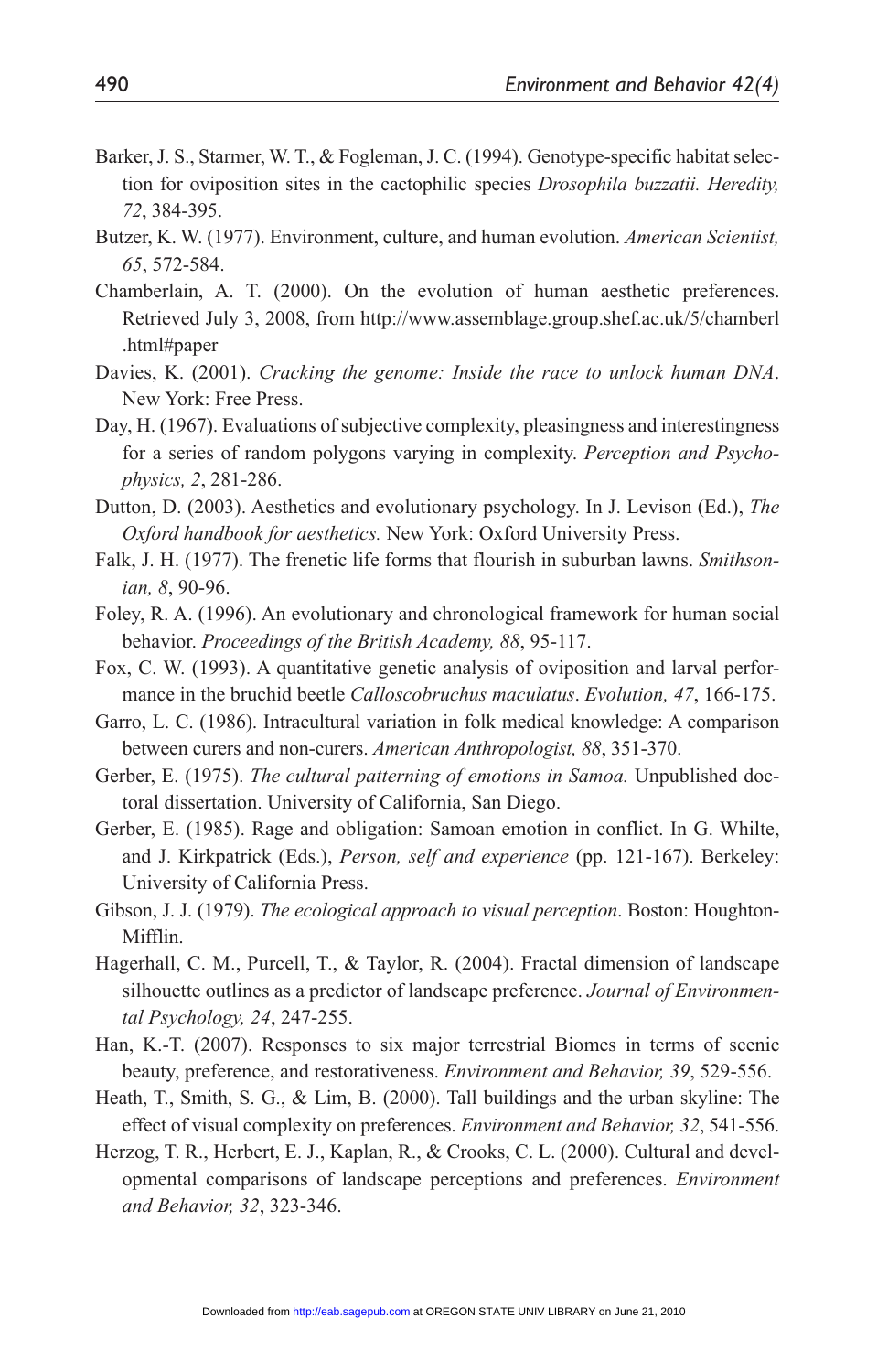- Holt, R. D. (1987). Population dynamics and evolutionary processes: The manifold roles of habitat selection. *Evolutionary Ecology, 1*, 331-347.
- Hyams, E. (1971a). *A history of gardens and gardening*. London: J. M. Dent.
- Hyams, E. (1971b). *Capability Brown and Humphrey Repton*. London: J. M. Dent.
- Jaenike, J., & Holt, R. D. (1991). Genetic variation for habitat preference: Evidence and explanations. *American Naturalist, 137*, 67-90.
- Jellicoe, G., & Jellicoe, S. (1975). *The landscape of man*. New York: Viking Press.
- Kaplan, R., & Herbert. E. J. (1987). Cultural and sub-cultural comparisons in preferences for natural settings. *Landscape and Urban Planning, 14*, 281-293.
- Kaplan, R., & Kaplan, S. (1989). *The experience of nature: A psychological perspective*. New York: Cambridge University Press.
- Kaplan, S. (1987). Aesthetics, affect, and cognition: Environmental preference from and evolutionary perspective. *Environment and Behavior, 19*, 3-32.
- Kaplan, S. (1992). Perception and landscape: Conceptions and misconceptions. In J. L. Nasar (Ed.), *Environmental aesthetics* (pp. 45-63). Cambridge, UK: Cambridge University Press.
- Kingston, J. D., Marino, B. D., & Hill, A. (1994). Isotopic evidence for neogene hominid paleoenvironments in the Kenya rift valley. *Science, 264*, 955-959.
- Klopfer, P. H. (1969) *Habitats and territories*. New York: Basic Books.
- Lander, E. (2001). Interview. In E. Arledge & J. Cort (Writers & Producers), *Cracking the code of life*. Boston: NOVA, WGBH.
- Leakey, M. G., Feibel, C. S., McDougall, E., & Walker, A. (1995). New four-millionyear-old hominid species from Kanapoi and Allia Bay, Kenya. *Nature, 376*, 565-571.
- Levy, R. I. (1973). *Tahitians, mind and experience in the Society Islands.* Chicago: University of Chicago Press.
- Lucy, J., & Schweder, R. A. (1979). Whorf and his critics: Lingusitic and non-linguistic influences on color memory. *American Anthropologist, 81*, 581-615.
- Lutz, C. A. (1982). The domain of emotion words on Ifaluk. *American Ethnologist, 9*, 113-128.
- Lutz, C. A. (1986). Emotion, thought and estrangement: Emotion as cultural category. *Cultural Anthropology, 15*, 405-436.
- Lutz, C. A. (1990). *Unnatural emotions: Everyday sentiments on a Micronesian atoll and their challenge to Western theory.* Chicago: University of Chicago Press.
- MacCallum, C. J., Nurnberger, B., Barton, N. H., & Szymura, J. M. (1998). Habitat preference in the *Bobina* hybrid zone in Croatia. *Evolution, 52*, 227-239.
- Martin, T. E.(1998). Are microhabitat preferences of coexisting species under selection and adaptive? *Ecology, 79*, 656-670.
- Myers, J. L. (1972). *Fundamentals of experimental design* (2nd ed.). Boston: Allyn & Bacon.
- Newton, N. (1971). *Design of the land*. Cambridge, MA: Belknap Press.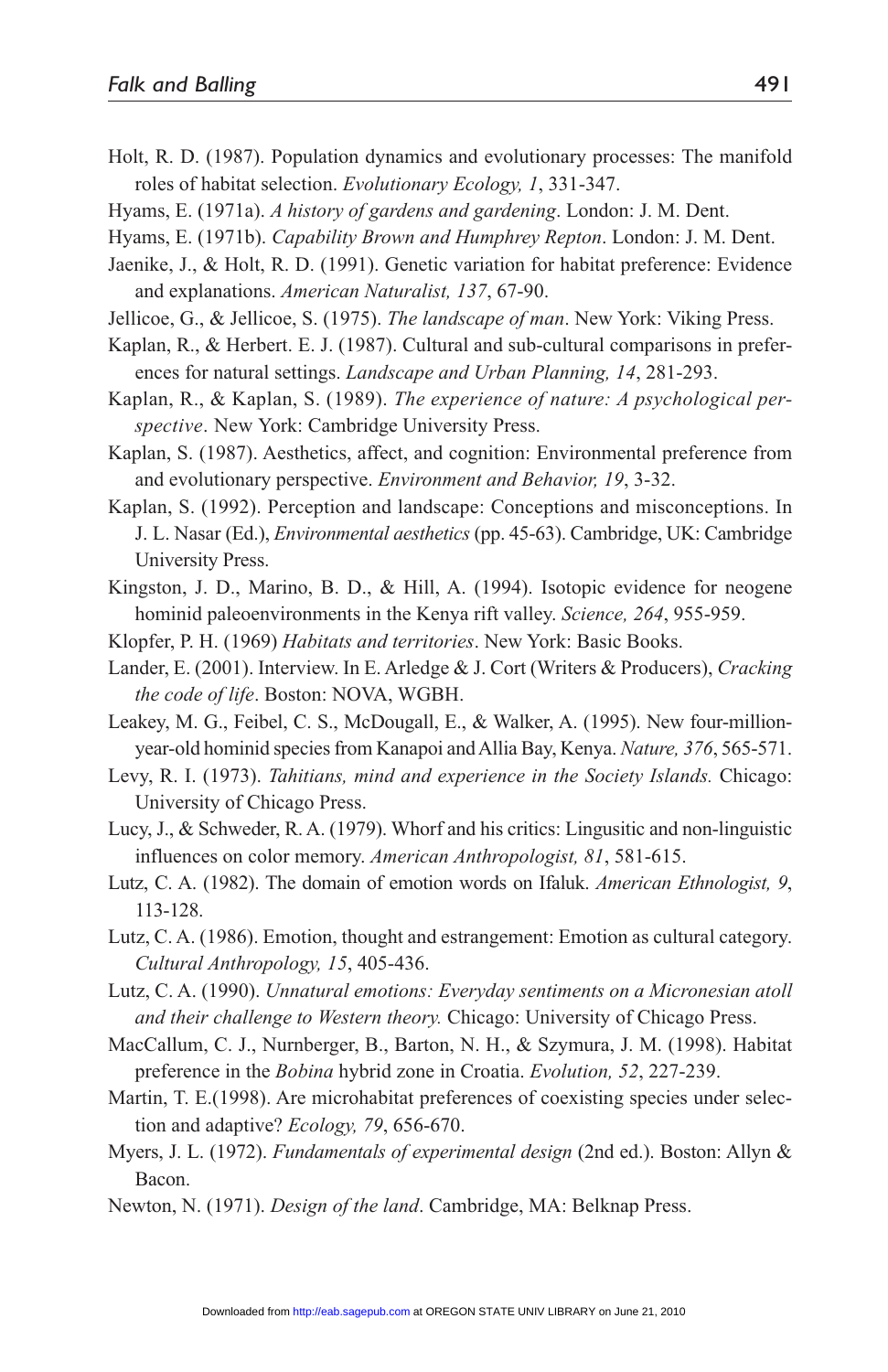- Orians, G. (1980). Habitat selection: General theory and applications to human behavior. In J. S. .Lockard (Ed.), *The evolution of human social behavior* (pp. 49-63). Amsterdam: Elsevier.
- Orians, G. H., & Heerwagen, J. H. (1992). Evolved responses to landscapes. In J. H. Barkow, L. Cosmides, & J. Tooby (Eds.), *The adapted mind: Evolutionary psychology and the generation of culture* (pp. 555-579). New York: Oxford University Press.
- Partridge, L. (1978). Habitat selection. In J. R. Krebs & N. B. Davies (Eds.) *Behavioral ecology: An evolutionary approach*. Sunderland, MA: Sinauer.
- Petit, L. J., & Petit, D. R.(1996). Factors governing habitat selection by prothonotary warblers: Field tests of the Fretwell-Lucas Models. *Ecological Monographs, 66*, 367-387.
- Rausher, M. D. (1984). The evolution of habitat preference in subdivided populations. *Evolution, 38*, 596-608.
- Ridley, M. (2000). *Genome: The autobiography of a species in 23 chapters*. New York: Perennial.
- Rogers, A., & Jorde, R. B. (1995). Genetic evidence and modern human origins. *Human Biology, 67*, 1-36.
- Rourke, T. (2007). *The application of affordance theory to explain the landscape preferences of travelers*. Unpublished Doctoral Dissertation, Clemson University, SC.
- Scott, L. (1990). Palynological evidence for Late Quaternary environmental change in South Africa. *Proceedings of the IXth biennial conference of the Southern African Society for Quaternary Research, 21*, 259-268.
- Singer, M. C., & Thomas, C. D. (1988). Heritability of oviposition preference and its relationship to offspring performance within a single insect population. *Evolution, 42*, 977-985.
- Sharp, D., Cole, M., & Lave, J. (1979). Education and cognitive development: The evidence from experimental research. *Monographs of the Society for Research in Child Development*, 44 (1-2, Serial No. 178).
- Sommer, R., & Summit, J. (1995). An exploratory study of preferred tree form. *Environment and Behavior, 27*, 540-557.
- Stroud, D. (1975). *Capability Brown*. Lonon: Faber & Faber.
- Summit, J., & Sommer, J. (1999). Further studies of preferred tree shapes. *Environment and Behavior, 31*, 550-576.
- Ulrich, R. S. (1977). Visual landscape preference: A model and application. *Man-Environment Systems, 7*, 279-293.
- Wecker, S. C. (1963). The role of early experience in habitat selection by the prairie deer mouse, *Peromyscus maniculatis bairdi. Ecological Monographs, 33*, 307-325.
- Wells, S. (2002). *The Journey of Man.* Princeton, NJ: Princeton University Press.